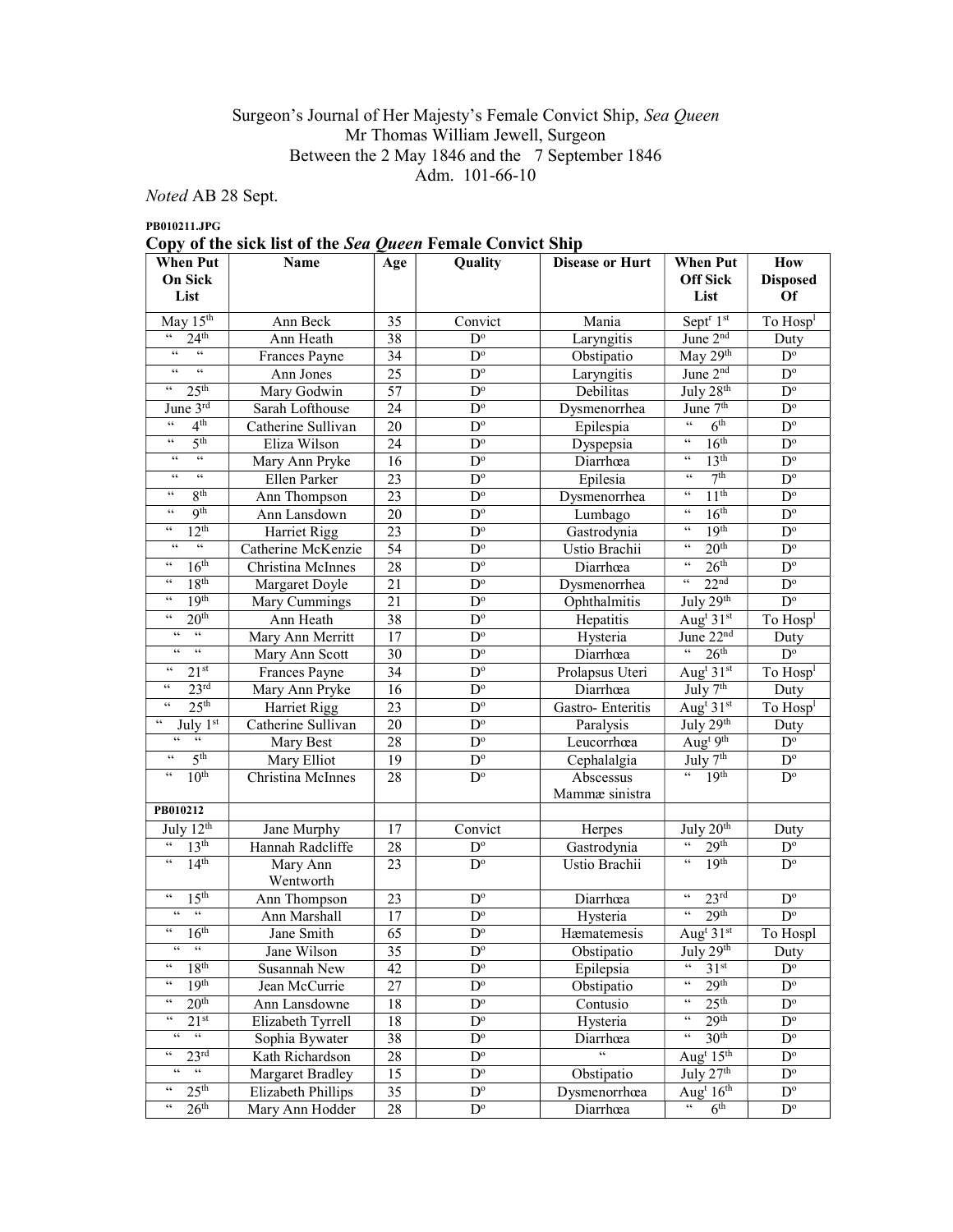| 27 <sup>th</sup><br>$\mathsf{G}\,\mathsf{G}$                        | Ellen Parker              | 23              | $D^{\circ}$             | Epilespia                 | July 31st                                         | $D^{\circ}$             |
|---------------------------------------------------------------------|---------------------------|-----------------|-------------------------|---------------------------|---------------------------------------------------|-------------------------|
| 28 <sup>th</sup><br>$\zeta\,\zeta$                                  | Mary Ann Stewart          | 19              | $\mathbf{D}^{\text{o}}$ | Bursa Genu                | Aug <sup>t</sup> 3rd                              | $D^{\circ}$             |
| $\boldsymbol{\zeta} \, \boldsymbol{\zeta}$<br>$\zeta\,\zeta$        | Mary Ann Scott            | 30              | $\mathbf{D}^{\text{o}}$ | Diarrhœa                  | $\epsilon\,\epsilon$<br>15 <sup>th</sup>          | $D^{\circ}$             |
| $\epsilon\epsilon$<br>$\zeta\,\zeta$                                | Elizabeth Clarke          | 24              | $\mathbf{D}^{\text{o}}$ | Wounded Head              | 2 <sup>nd</sup><br>$\mathsf{c}\,\mathsf{c}$       | $\mathbf{D}^{\text{o}}$ |
| 29 <sup>th</sup><br>66                                              | Margaret McKay            | 18              | $\mathbf{D}^{\text{o}}$ | Diarrhœa                  | 10 <sup>th</sup><br>$\zeta\,\zeta$                | $D^{\circ}$             |
| $\overline{\mathfrak{c}\mathfrak{c}}$<br>$\mathfrak{c}\mathfrak{c}$ | Caroline Mason            | 16              | $D^{\circ}$             | $\overline{D^{\circ}}$    | $\zeta\zeta$<br>24 <sup>th</sup>                  | $D^{\circ}$             |
| 66<br>66                                                            | Ann Balshaw               | 12              | $\overline{D^{\circ}}$  | $D^{\circ}$               | $\zeta\zeta$<br><b>9th</b>                        | $\overline{D^{\circ}}$  |
| $\epsilon$<br>$\epsilon\epsilon$                                    | Mary Godwin               | 51              | $D^{\circ}$             | $\overline{D^{\circ}}$    | $\mathfrak{c}\mathfrak{c}$<br>28 <sup>th</sup>    | $D^{\circ}$             |
| 30 <sup>th</sup><br>$\zeta\,\zeta$                                  | Catherine Sullivan        | 20              | $\mathbf{D}^{\text{o}}$ | Parturitio, seque         | $\mathfrak{c}\mathfrak{c}$<br>2 <sup>nd</sup>     | $10.5$ AM               |
|                                                                     |                           |                 |                         | Peritonitis               |                                                   | Died                    |
| $\epsilon\,\epsilon$<br>$\epsilon\epsilon$                          | Ann Marshall              | 17              | $D^{\circ}$             | Diarrhœa                  | $\zeta\,\zeta$<br>6 <sup>th</sup>                 | Duty                    |
| $\zeta\,\zeta$<br>31 <sup>st</sup>                                  | Christina McInnes         | 28              | $\mathbf{D}^{\text{o}}$ | Abscessus axillæ          | 7 <sup>th</sup><br>$\epsilon\,\epsilon$           | $\overline{D^{\circ}}$  |
| $66 - 66$                                                           | Mary Sweeney              | 30              | $\mathbf{D}^{\text{o}}$ | Cephalalgia               | $\epsilon\,\epsilon$<br>4 <sup>th</sup>           | $\mathbf{D}^{\text{o}}$ |
| August 1st                                                          | Mary Ann Stewart          | 19              | $\mathbf{D}^{\text{o}}$ | Diarrhœa                  | 3 <sup>rd</sup><br>$\,$ 6 $\,$                    | $\mathbf{D}^{\text{o}}$ |
| $\epsilon\,\epsilon$<br>$\zeta\,\zeta$                              | Jane Longstone            | 30              | $\mathbf{D}^{\text{o}}$ | $\mathbf{D}^{\text{o}}$   | $\zeta\,\zeta$<br>11 <sup>th</sup>                | $D^{\circ}$             |
| 2 <sup>nd</sup><br>$\zeta\,\zeta$                                   | Ann Warren                | 16              | $\mathbf{D}^{\text{o}}$ | $\overline{D^{\circ}}$    | 12 <sup>th</sup><br>$\zeta\,\zeta$                | $\mathbf{D}^{\text{o}}$ |
| 3 <sup>rd</sup><br>$\zeta\,\zeta$                                   | Mary Hooper               | 27              | $D^{\circ}$             | $\mathbf{D}^{\text{o}}$   | $\zeta\,\zeta$<br>1th                             | $D^{\circ}$             |
| $\zeta \, \zeta$<br>$\epsilon\,\epsilon$                            | Mary Probert              | 25              | $\mathbf{D}^{\text{o}}$ | $\mathbf{D}^{\text{o}}$   | $\boldsymbol{\zeta} \, \boldsymbol{\zeta}$<br>5th | $\overline{D^o}$        |
| $\epsilon\,\epsilon$<br>$\zeta\,\zeta$                              | Matilda Watson            | 25              | $\mathbf{D}^{\text{o}}$ | $D^{\circ}$               | 5 <sup>th</sup><br>$\zeta\,\zeta$                 | $\mathbf{D}^{\text{o}}$ |
| August 3rd                                                          | Ann Lansdowne             | 18              | $\mathbf{D}^{\text{o}}$ | Diarrhœa                  | Aug <sup>t</sup> 5 <sup>th</sup>                  | Duty                    |
| $\epsilon$<br>$\zeta\,\zeta$                                        | Ellen Parker              | 23              | $\mathbf{D}^{\text{o}}$ | $D^{\circ}$               | $\zeta\,\zeta$<br>13 <sup>th</sup>                | $\mathbf{D}^{\text{o}}$ |
| $\zeta\,\zeta$<br>$\mathsf{c}\,\mathsf{c}$                          | Rose Ann Mooney           | $\overline{19}$ | $\overline{D^{\circ}}$  | Cyanche Tons <sup>s</sup> | $\zeta\,\zeta$<br>28 <sup>th</sup>                | $\overline{D^o}$        |
| $\zeta\,\zeta$<br>$\zeta\,\zeta$                                    | Elizabeth Morris          | $\overline{24}$ | $\overline{D^o}$        | Cephalalgia               | $\zeta\,\zeta$<br>8 <sup>th</sup>                 | $\mathbf{D}^{\text{o}}$ |
| $\zeta \, \zeta$<br>$\epsilon\,\epsilon$                            | <b>Margaret Patterson</b> | 27              | $\mathbf{D}^{\text{o}}$ | Diarrhœa                  | 7 <sup>th</sup><br>$\zeta \, \zeta$               | $\mathbf{D}^{\text{o}}$ |
| $\zeta\,\zeta$<br>$\zeta\,\zeta$                                    | Elizabeth Dobson          | 26              | $D^{\circ}$             | $\mathbf{D}^{\text{o}}$   | 5 <sup>th</sup><br>$\zeta \, \zeta$               | $\mathbf{D}^{\text{o}}$ |
| 4 <sup>th</sup><br>$\zeta \, \zeta$                                 | Sarah Brookes             | 21              | $\mathbf{D}^{\text{o}}$ | $\overline{D^o}$          | 14 <sup>th</sup><br>$\zeta \, \zeta$              | $\overline{D^o}$        |
| 5 <sup>th</sup><br>$\zeta\,\zeta$                                   | Jane Wilson               | 15              | $\mathbf{D}^{\text{o}}$ | $\overline{D^{\circ}}$    | 7 <sup>th</sup><br>$\zeta \, \zeta$               | $\mathbf{D}^{\text{o}}$ |
| $\zeta \, \zeta$<br>$\zeta\,\zeta$                                  | Ann Warren                | $\overline{19}$ | $\mathbf{D}^{\text{o}}$ | $D^{\circ}$               | 7 <sup>th</sup><br>$\mbox{\bf 66}$                | $\mathbf{D}^{\text{o}}$ |
| $\zeta\,\zeta$<br>$\zeta \, \zeta$                                  | Eliza Wilson              | 24              | $D^{\circ}$             | Hæmatemesis               | 11 <sup>th</sup><br>$\zeta \, \zeta$              | $\mathbf{D}^{\text{o}}$ |
| $\zeta\,\zeta$<br>$\mathsf{c}\,\mathsf{c}$                          | Mary Fuller               | $\overline{29}$ | $\mathbf{D}^{\text{o}}$ | Diarrhœa                  | $\zeta\,\zeta$<br>10 <sup>th</sup>                | $\mathbf{D}^{\text{o}}$ |
| $\zeta\,\zeta$<br>7 <sup>th</sup>                                   | Mary Ann Evans            | 17              | $\mathbf{D}^{\text{o}}$ | $D^{\circ}$               | 9 <sup>th</sup><br>$\zeta \, \zeta$               | $\mathbf{D}^{\text{o}}$ |
| $\zeta\,\zeta$<br>$\zeta\,\zeta$                                    | Alice Armstrong           | 22              | $\mathbf{D}^{\text{o}}$ | Rheumatalgia              | $\mathcal{C}\mathcal{C}$<br>10 <sup>th</sup>      | $\mathbf{D}^{\text{o}}$ |
| $\zeta \, \zeta$<br>$\zeta\,\zeta$                                  | Caroline Jones            | 25              | $\mathbf{D}^{\text{o}}$ | Catarrhus                 | $\zeta\,\zeta$<br>10 <sup>th</sup>                | $\mathbf{D}^{\text{o}}$ |
| $\zeta \, \zeta$<br>8 <sup>th</sup>                                 | Amelia Watts              | 17              | $\mathbf{D}^{\text{o}}$ | Diarrhœa                  | $\zeta\,\zeta$<br>13 <sup>th</sup>                | $D^{\circ}$             |
| $\mathsf{c}\,\mathsf{c}$<br>$\,$ 6 $\,$                             | Susannah New              | 42              | $\mathbf{D}^{\text{o}}$ | $D^{\circ}$               | 9 <sup>th</sup><br>$\boldsymbol{\varsigma}$       | $\mathbf{D}^{\text{o}}$ |
| $\zeta\,\zeta$<br>$\mathsf{c}\,\mathsf{c}$                          | Mary Ann Henry            | 25              | $\mathbf{D}^{\text{o}}$ | Pleurodynia               | 11 <sup>th</sup><br>$\zeta \, \zeta$              | $\mathbf{D}^{\text{o}}$ |
| Q <sup>th</sup><br>$\zeta\,\zeta$                                   | Elizabeth Herbert         | 21              | $\mathbf{D}^{\text{o}}$ | Cyanche Tons <sup>s</sup> | 11 <sup>th</sup><br>$\mathsf{c}\,\mathsf{c}$      | $\mathbf{D}^{\text{o}}$ |
| 11 <sup>th</sup><br>$\zeta\,\zeta$                                  | Mary McKenzie             | 29              | $\mathbf{D}^{\text{o}}$ | Colica Spasm <sup>a</sup> | 28 <sup>th</sup><br>$\zeta\,\zeta$                | $\mathbf{D}^{\text{o}}$ |
| 12 <sup>th</sup><br>$\zeta \, \zeta$                                | Mary Ann                  | 23              | $\mathbf{D}^{\text{o}}$ | Diarrhœa                  | 18 <sup>th</sup><br>$\zeta\,\zeta$                | $D^{\circ}$             |
|                                                                     | Wentworth                 |                 |                         |                           |                                                   |                         |
| 13 <sup>th</sup><br>$\epsilon\epsilon$                              | Ann Jones (2)             | 19              | $D^{\circ}$             | Parturitio                | 29 <sup>th</sup><br>$\epsilon\epsilon$            | $\mathbf{D}^{\text{o}}$ |
| $\zeta \, \zeta$<br>$\mathfrak{c}\mathfrak{c}$                      | Sophia Bywater            | 38              | $D^{\circ}$             | Diarrhœa                  | 19 <sup>th</sup><br>$\mathsf{c}\,\mathsf{c}$      | $\mathbf{D}^{\text{o}}$ |
| 17 <sup>th</sup><br>$\epsilon\epsilon$                              | Mary Fleming              | 17              | $\mathbf{D}^{\text{o}}$ | Cephalalgia               | 18 <sup>th</sup><br>$\mathsf{c}\,\mathsf{c}$      | $\mathbf{D}^{\text{o}}$ |
| 18 <sup>th</sup><br>$\zeta\,\zeta$                                  | Mary Ann Pryke            | 16              | $D^{\circ}$             | Diarrhœa                  | 27 <sup>th</sup><br>$\mathsf{c}\,\mathsf{c}$      | $D^{\circ}$             |
| 19 <sup>th</sup><br>$\zeta\,\zeta$                                  | Ann Jones (1)             | 25              | $\mathbf{D}^{\text{o}}$ | Gastrodynia               | 28 <sup>th</sup><br>$\epsilon\epsilon$            | $\mathbf{D}^{\text{o}}$ |
| 20 <sup>th</sup><br>$\mathsf{G}\,\mathsf{G}$                        | Louisa Green              | 25              | $\mathbf{D}^{\text{o}}$ | Cephalalgia               | 24 <sup>th</sup><br>$\mathsf{c}\,\mathsf{c}$      | $D^{\circ}$             |
| $\zeta\,\zeta$<br>$\zeta\,\zeta$                                    | Mary Ann Merrett          | 17              | $\mathbf{D}^{\text{o}}$ | $D^{\circ}$               | $\zeta\,\zeta$<br>21 <sup>st</sup>                | $\mathbf{D}^{\text{o}}$ |
| $\zeta\,\zeta$<br>$\mathfrak{c}\mathfrak{c}$                        | Elizabeth Clarke          | 24              | $\mathbf{D}^{\text{o}}$ | Gingivitia                | $\mathsf{c}\,\mathsf{c}$<br>28 <sup>th</sup>      | $D^{\circ}$             |
| 25 <sup>th</sup><br>66                                              | Susannah New              | 42              | $D^{\circ}$             | Paralysis                 | $\zeta\,\zeta$<br>30 <sup>th</sup>                | To Hospt <sup>1</sup>   |
| $\zeta\,\zeta$<br>26 <sup>th</sup>                                  | Margaret Sullivan         | 25              | $D^{\circ}$             | Diarrhœa                  | $\epsilon\epsilon$<br>28 <sup>th</sup>            | Duty                    |
|                                                                     |                           |                 |                         |                           |                                                   |                         |

T. W. Jewell Surgeon Superintendent.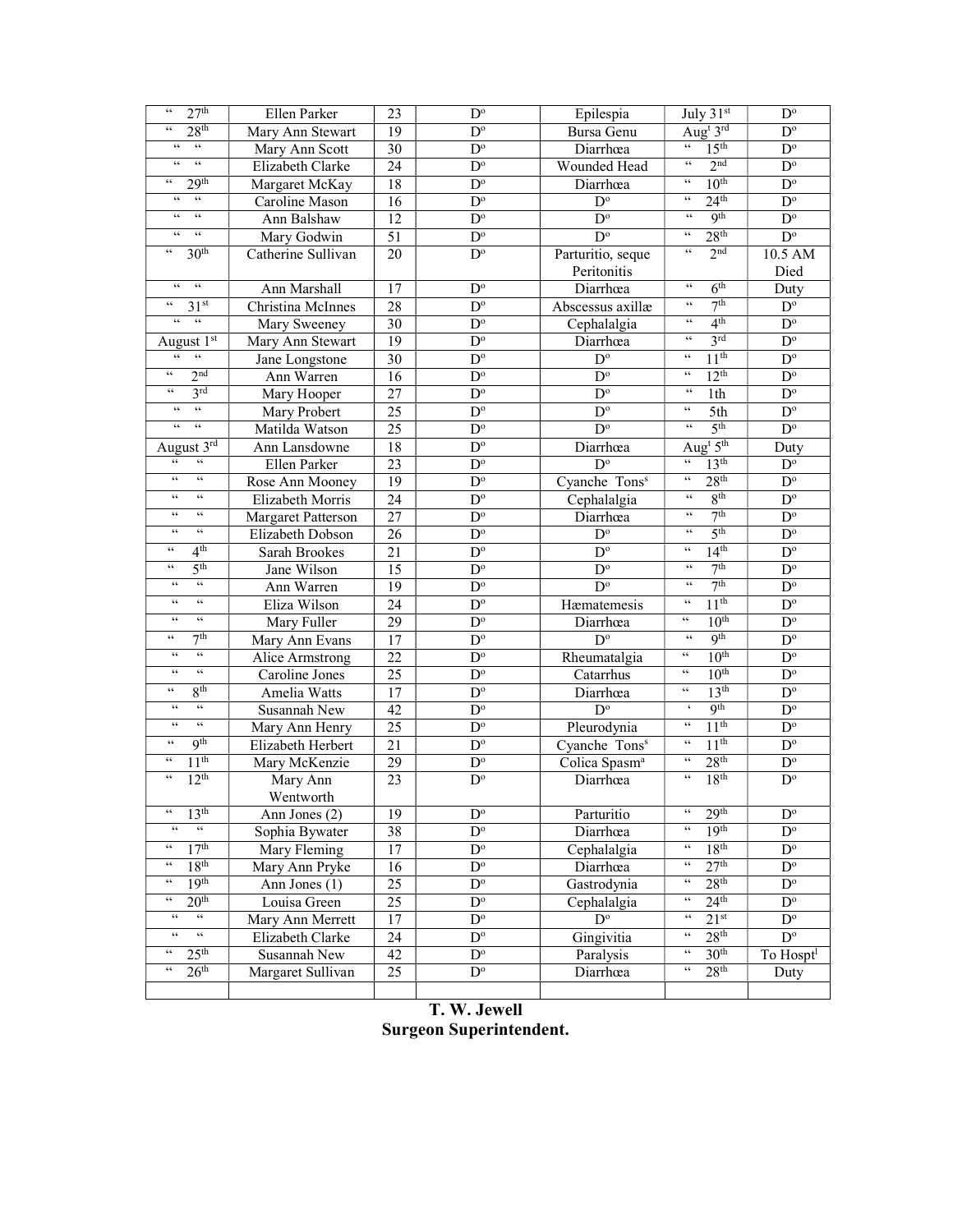# Medical and Surgical Journal of Her Majesty's Convict Ship Sea Queen between the 2 May 1846 and the 7 September 1846 during which time the said ship has been employed in a voyage from Woolwich to Hobart Town, Van Diemen's Land

| Nature of<br><b>Disease</b>  | No.<br>of<br>Case | Men's Names, Ages,<br><b>Qualities, Time when</b><br>and where taken ill,<br>and how disposed of. | The History, Symptoms, Treatment, and Daily<br>Progress of the Disease or Hurt.                                                                                                                                                                                                                                                                                                                                                                                                                                                                                                                                                                                                                                                                                                                                                                                                                                                                                                                                                                                                                                                                                                                                                                                                                                                                                                                                                                                                                                                                                                                                                                                                                                                                                                                                                                                                                                                                                                                                                                                                                                                                                                                                                                                                                                                                                                                                                                                                                                                                                                                                                                                                                                                                                                                                                                                                                                                                               |
|------------------------------|-------------------|---------------------------------------------------------------------------------------------------|---------------------------------------------------------------------------------------------------------------------------------------------------------------------------------------------------------------------------------------------------------------------------------------------------------------------------------------------------------------------------------------------------------------------------------------------------------------------------------------------------------------------------------------------------------------------------------------------------------------------------------------------------------------------------------------------------------------------------------------------------------------------------------------------------------------------------------------------------------------------------------------------------------------------------------------------------------------------------------------------------------------------------------------------------------------------------------------------------------------------------------------------------------------------------------------------------------------------------------------------------------------------------------------------------------------------------------------------------------------------------------------------------------------------------------------------------------------------------------------------------------------------------------------------------------------------------------------------------------------------------------------------------------------------------------------------------------------------------------------------------------------------------------------------------------------------------------------------------------------------------------------------------------------------------------------------------------------------------------------------------------------------------------------------------------------------------------------------------------------------------------------------------------------------------------------------------------------------------------------------------------------------------------------------------------------------------------------------------------------------------------------------------------------------------------------------------------------------------------------------------------------------------------------------------------------------------------------------------------------------------------------------------------------------------------------------------------------------------------------------------------------------------------------------------------------------------------------------------------------------------------------------------------------------------------------------------------------|
| Mania<br><b>PB010214.JPG</b> | 1                 | Ann Beck<br>Aet: 35 Convict<br>May 15th<br>at sea<br>To Hospital                                  | On the morning of the 5 <sup>th</sup> May while the ship was lying<br>off Woolwich my attention was first called to this woman,<br>not so particularly in consequence of her disposition to<br>pilfer any and everything that came in her way, but from<br>the peculiar manner in which she pursued it, - nothing<br>escaped her notice however trifling or useless, and her feet<br>were employed as well as her hands to affect her purpose,<br>- then again the secretive here exercised, concealing such<br>things in her bosom, up her sleeves, beneath her clothes,<br>everywhere where she thought such would not be<br>discovered and indeed the variety of articles, or rags,<br>yarns, shavings, pieces of cloth, &c that she managed to<br>accumulate thro' the agency of her hands & feet, was<br>surprising – at this early period, I noticed she was<br>indifferent as to her person – her clothes were ragged,<br>rendered so by her own acts, - dirty, and indifferent as to<br>cleanliness, $&$ I was under the necessity of placing another<br>female prisoner in attendance on her, to watch her & keep<br>her from mischief, & likewise endeavour & keep her clean<br>& decent. As yet she was quiet and reasonable, tho'<br>cunning, sly and artful, - always ready with an excuse for<br>any and every foolish act, - tho' such were vague,<br>unreasonable and not in correspondences with the act<br>itself – medication & mild restraint were at first employed<br>to check this disposition, but notwithstanding such, at the<br>latest date $(15th)$ from her violent, noisy & irrational<br>manner such was no avail and it was absolutely necessary<br>to employ the latter in the form of a strait-waistcoat,<br>continually, to enforce anything like order in her<br>behaviour. In reference to this woman (as noticed in the<br>Remarks of the Nosological Returns) my opinion is that<br>some previous indisposition seems to have led to the<br>present affection, & so shortly after embarkation her<br>manner altho' not of that character or at intervals it latterly<br>assumed, was such as to leave no doubt as to mental<br>infirmity existing, yet that any cause during so short a<br>period on board could have induced it is not evidenced;<br>she was stated as being an incorrigible pilferer, yet the<br>manner & character of such habits as pursued, would if<br>noticed as I have already explained, led those from under<br>whose previous care $\&$ watching she was transferred to<br>some such interference as suggested itself to my mind.<br>However, altho' such might have been overlooked yet she<br>never lost the propensity to pilfer, whenever her<br>"waistcoat" was removed, as likewise to destroy<br>mischievously every thing that came near her even to her<br>own clothing, of which at several times, when by biting<br>thro' the lacing of the jacket that confined the sleeves she |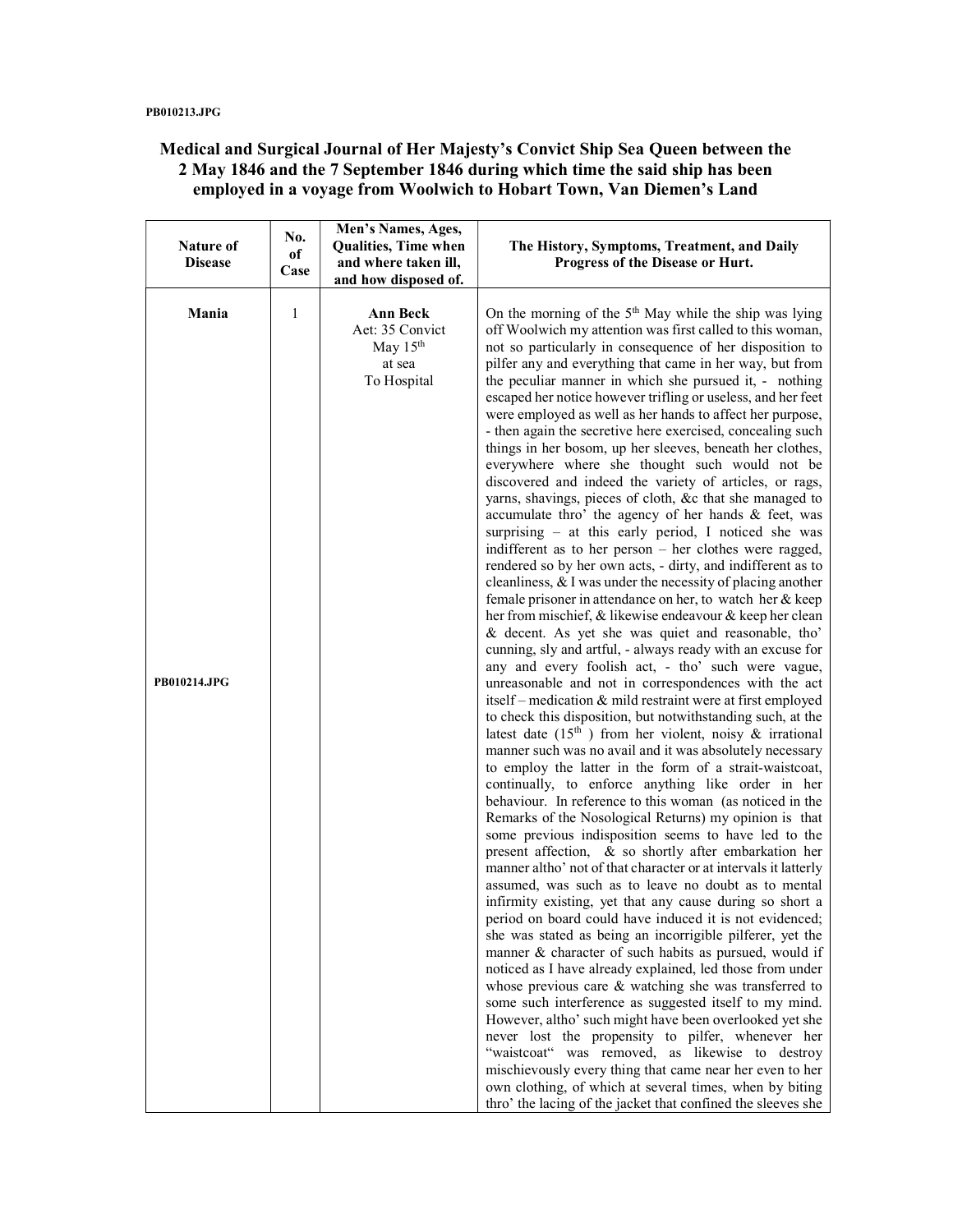|                                                      |                |                                                                              | was enabled to remove it, she left herself destitute $\&$<br>naked; - the mind daily appeared to lose its energy, and<br>altho' in general quiet, yet at intervals especially if excited<br>from the most trifling cause, or something unknown her<br>language, manner & unreasonable acts evidenced too<br>clearly & freely the existence of mania.<br>In reference to the treatment pursued, mild restraint<br>was alone employed, that of a strait-waistcoat, removed<br>by her attendants, (two of which were constantly in<br>attendance on her) when required for the purpose of<br>cleaning or dressing her, - at night always placed in a cell,<br>to remove her from all the sources of annoyance on the<br>part of her fellow prisoners, as likewise in having the<br>further beneficial effects of relieving her mind, all sources<br>of enquiring and anxiety being removed from her sight.<br>Generous diet was allowed and careful attention to the<br>state of the bowels. Her health did not appear to suffer<br>except shortly in the Tropics, when an attack of "Icteras"<br>threatened, prevented by active purgatives, - the<br>paroxysms were more violent, altho' not of long duration,<br>more particularly marked by abusive & incoherent<br>language to all and everybody about her, - this did not<br>impair the health of her body, but the mind never<br>evidenced any improvement, and at the time of arrival tho'<br>she as in general health her mind was so far affected as not<br>to allow her being removed from under restraint &<br>constant attendance. She was removed to a "Lunatic<br>Asylum", which since being her I visited, and I regret to<br>say no amendment has as yet manifested itself rather I<br>might add, report most unfavourably. |
|------------------------------------------------------|----------------|------------------------------------------------------------------------------|-------------------------------------------------------------------------------------------------------------------------------------------------------------------------------------------------------------------------------------------------------------------------------------------------------------------------------------------------------------------------------------------------------------------------------------------------------------------------------------------------------------------------------------------------------------------------------------------------------------------------------------------------------------------------------------------------------------------------------------------------------------------------------------------------------------------------------------------------------------------------------------------------------------------------------------------------------------------------------------------------------------------------------------------------------------------------------------------------------------------------------------------------------------------------------------------------------------------------------------------------------------------------------------------------------------------------------------------------------------------------------------------------------------------------------------------------------------------------------------------------------------------------------------------------------------------------------------------------------------------------------------------------------------------------------------------------------------------------------------------------------------------------------------------|
| <b>Hepatitis</b><br><b>Chronicas</b><br>PB010215.JPG | $\overline{2}$ | <b>Ann Heath</b><br>Aet. 30. Convict<br>June $20th$<br>At Sea<br>To Hospital | This woman presented herself on the morning of this day,<br>suffering from diarrhoea & which she stated had<br>continued for two days previously. Accompanying this<br>was pain referred to the right hypochondrium extending<br>along the margin of the lower ribs, occasionally shooting<br>towards the clavicle, - tongue much loaded, nausea &<br>anorexia -with much derangement of the prima viae -<br>feeling weakly $\&$ emaciated – abjectic. On further enquiry<br>it was elicited that she had been subject to this complaint<br>previously and for some period, and but recently previous<br>to embarkation. Her general appearance indicated much<br>suffering, and she was placed under treatment.<br>In respect to this, withering particular marked it, being<br>as usual instituted in these cases. After the administration<br>of a saline effervescing aperient, the use of $Hyd$ . Sub. gr ij<br>č Ext. Opii gr 1/4 saponis q s ft pil. bis die was instituted<br>to slightly affect the system, aided by frequent blisters to<br>the seat of pain, - such as followed by considerable<br>amelioration & improvement, and the hope was<br>entertained that by occasional oleaginous purgatives to<br>assist the removal of the mercurial action established, that<br>permanent relief would have been induced. But on the<br>subsidence of mercurial action, diarrhoea again occurred,<br>of dark watery dejections with occasional lancinating<br>pains thro' the right hypogastrium - Blisters at intervals<br>were again referred to and occasional purgatives either of<br>Tr. Rhei č Aq. M. Pip – or Ol. Ricini. – (mild alkaline<br>astringent when employed were followed by feeling of                                                                        |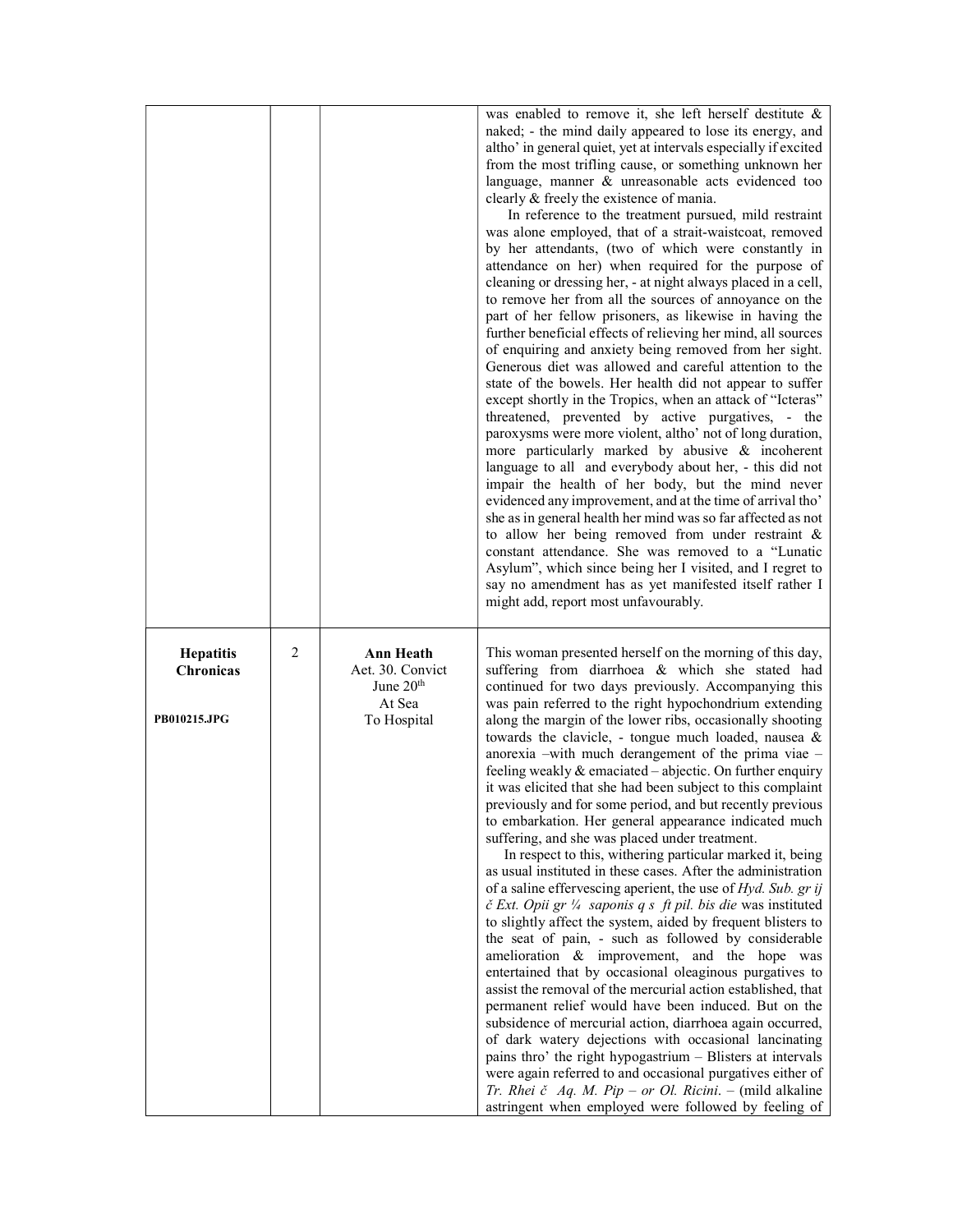|                                 |   |                                                                                 | distension & uneasiness of abdomen with recurrence of<br>pain in right hypochondrium). Tonics - occasional<br>alteratives & generous diet were employed, but with no<br>better effect - latterly slight prolapsus ani presented,<br>induced I think from the constant irritation and frequency<br>of diarrhoea, together with the enervated state of system<br>and impaired condition of the constitution. On arrival<br>slight attack of laryngitis supervened of which she had<br>twice suffered for on board, on both instances relieved.<br>This, together with her present affection and impaired<br>state of health, considered it necessary her removal to<br>Hospital for further treatment to recovery.                                                                                                                                                                                                                                                                                                                                                                                                                                                                                                                                                                                                                                                                                                                                                                                                                                                                 |
|---------------------------------|---|---------------------------------------------------------------------------------|----------------------------------------------------------------------------------------------------------------------------------------------------------------------------------------------------------------------------------------------------------------------------------------------------------------------------------------------------------------------------------------------------------------------------------------------------------------------------------------------------------------------------------------------------------------------------------------------------------------------------------------------------------------------------------------------------------------------------------------------------------------------------------------------------------------------------------------------------------------------------------------------------------------------------------------------------------------------------------------------------------------------------------------------------------------------------------------------------------------------------------------------------------------------------------------------------------------------------------------------------------------------------------------------------------------------------------------------------------------------------------------------------------------------------------------------------------------------------------------------------------------------------------------------------------------------------------|
| Prolapsus Uteri<br>PB010216.JPG | 3 | <b>Frances Payne</b><br>Aet. 34. Convict<br>June 21st<br>At sea<br>To Hospital  | In reference to this case it is only noticed in<br>consequence of having been discharged to Hospital, the<br>reason why such being rendered advisable in consequence<br>of her latterly being without proper pessaries, and the<br>necessity there was of her accommodating herself to the<br>use of such to be employed at Hospital, to render her<br>useful on being discharged to Anson. It was an affection<br>that had been suffered from at an early period, and altho'<br>had been married (at present a widow) never had any<br>children, or had miscarried. Nor could I ascertain that any<br>cause in particular, rather than general constitutional<br>debility induced it. It proved very troublesome at several<br>periods during the voyage, but its reduction was easy- a<br>pessary (such as it was) held it so, and horizontal posture<br>for some time assisted much. Port Wine injections in<br>combination with vinci Sulphat. were of much avail, - and<br>tonics with generous diet aided much, - mild enemata<br>were occasionally useful, and with the exception of once<br>when from too long removal of the pessary the womb fell<br>very low, and so suppression of urine returned, requiring<br>venesection and the use of the Catheter ere reduction<br>could be employed, withering particular marked it,<br>otherwise than noticed in all these cases, and therefore it<br>would be needless, and offer no information my entering<br>into any daily statement of such. She was discharged to<br>Hospital on arrival for reasons above specified. |
| <b>Gastro Enteritis</b>         | 4 | <b>Harriet Rigg</b><br>Aet. 23. Convict<br>June $25th$<br>at sea<br>To Hospital | This woman was convalescing from a severe attack of<br>gastro enteritis, which together with its protraction, had<br>been followed by considerable debility. Altho' on arrival<br>free of all complaint beyond debility, and of which she<br>was daily recovering, it became necessary her being<br>discharged to Hospital to further recovery ere removal to<br>"Anson".<br>In reference to the treatment it was met by frequent<br>blisters – enemata, - small doses of <i>Cal: č Opio</i> , <i>Saline</i><br>effervescing draughts $-$ latterly the <i>citrate of ammonia</i> $\check{c}$<br>mist. Camphor & opii & oleaginous purgatives, which<br>removed all unpleasant symptoms, and subsequently<br>improved diet, - mild tonics &c, was promoting that<br>recovery of which at the time of arrival she as<br>convalescing.                                                                                                                                                                                                                                                                                                                                                                                                                                                                                                                                                                                                                                                                                                                                              |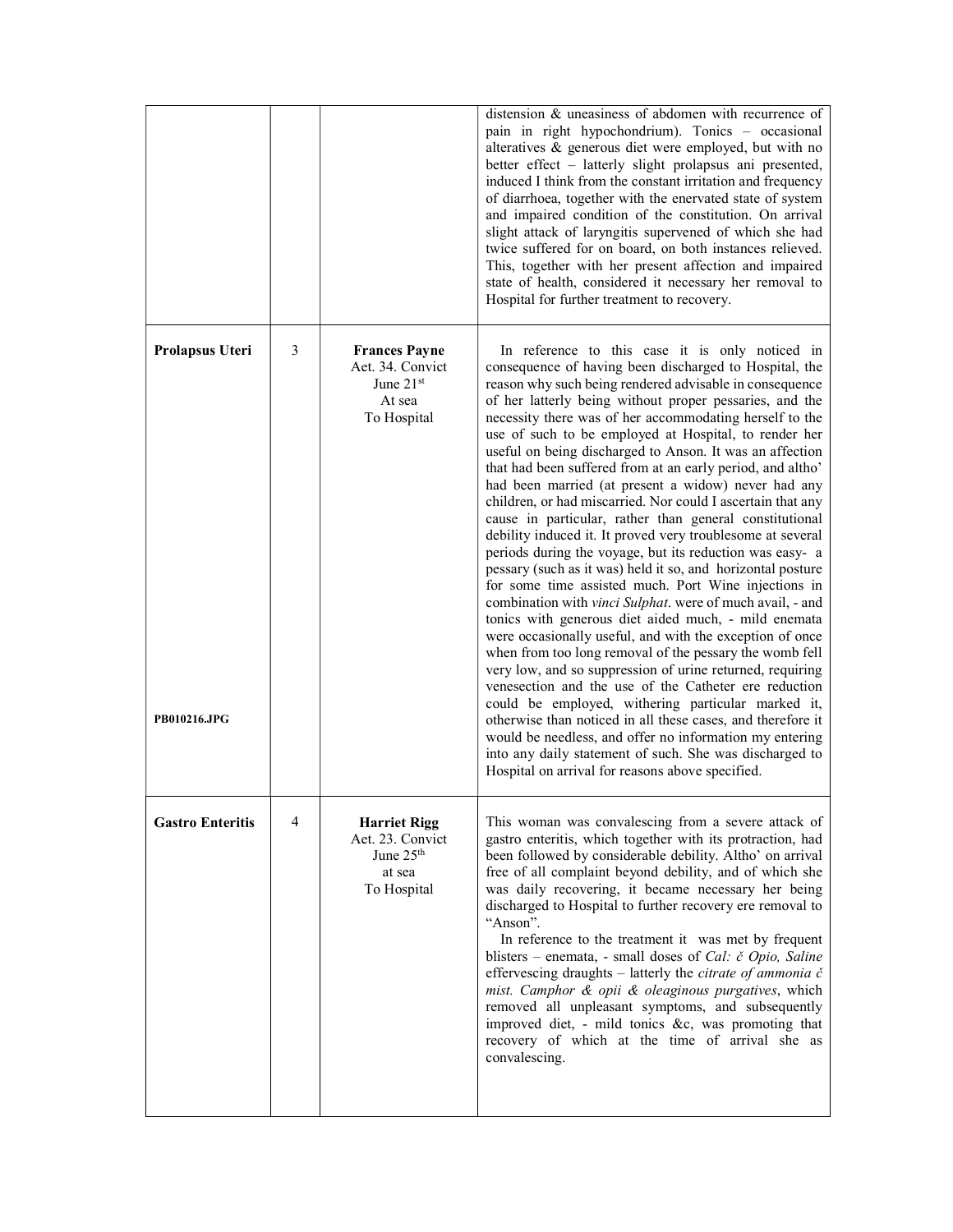| Hæmatemasis  | 5 | <b>Jane Smith</b><br>Aet. 45. Convict<br>July $16th$<br>At sea<br>To Hospital | This woman was placed under treatment this day for an<br>attack of Hæmatemasis, all the time marked by copious<br>discharge of blood, accompanied by much uneasiness at<br>stomach. She had suffered much from seasickness, which<br>had tended to promote an enervated state of constitution,<br>and no doubt had predisposed her from the debilitated<br>state of stomach following from so forceful a cause, to the<br>present attack. From her own statement she had been<br>generally healthy, and active in her occupation as a<br>laundress, nor could I detect that she had been of an<br>intemperate habit. Her appearance did not indicate such,<br>and certainly went far to support her statement, altho' so<br>advanced in years.<br>At this time large doses of Tr. Ferr. Mur. č Tr. Opii<br>were administered, and the gastric uneasiness continuing,<br>a blister was placed over the seat of pain - the bowels were<br>regular.<br>Such relieved the primary attack, and on its removal,<br>generous diet was directed, weak brandy, water or wine at<br>times as the stomach solicited, altho' the former appeared<br>more suitable, - light tonics, and steady attention to the<br>bowels. She continued under this form of treatment to the<br>date of arrival, and altho' twice or thrice suffered a<br>recurrence of her malady, yet such were slight and<br>unaccompanied by that distress at stomach at first<br>experienced, - mild aperients in addition to the use of $Tr$ .<br>Ferr. č Opii were employed, and the only symptom<br>remaining which would be supposed under such causes of<br>her advanced years to exist, debility rendered it advisable<br>her being sent to Hospital for further recovery ere<br>proceeding to "Anson". |
|--------------|---|-------------------------------------------------------------------------------|-----------------------------------------------------------------------------------------------------------------------------------------------------------------------------------------------------------------------------------------------------------------------------------------------------------------------------------------------------------------------------------------------------------------------------------------------------------------------------------------------------------------------------------------------------------------------------------------------------------------------------------------------------------------------------------------------------------------------------------------------------------------------------------------------------------------------------------------------------------------------------------------------------------------------------------------------------------------------------------------------------------------------------------------------------------------------------------------------------------------------------------------------------------------------------------------------------------------------------------------------------------------------------------------------------------------------------------------------------------------------------------------------------------------------------------------------------------------------------------------------------------------------------------------------------------------------------------------------------------------------------------------------------------------------------------------------------------------------------------------------------------------------|
| Peritonitis  | 6 | <b>Catherine Sullivan</b><br>Aetat. 20. Convict<br>July 30 <sup>th</sup>      | This case presented itself subsequent on delivery. -<br>Parturition took place at 1.45 A.M. of the 30 <sup>th</sup> , unattended<br>by any unpleasant symptoms beyond the child being still-                                                                                                                                                                                                                                                                                                                                                                                                                                                                                                                                                                                                                                                                                                                                                                                                                                                                                                                                                                                                                                                                                                                                                                                                                                                                                                                                                                                                                                                                                                                                                                          |
| PB010217.JPG |   | At sea<br>died                                                                | born, - labour easy, - and the placenta became detached at<br>the usual period and in the usual manner. Very little lochia<br>succeeded, or ever manifested itself after delivery, and the                                                                                                                                                                                                                                                                                                                                                                                                                                                                                                                                                                                                                                                                                                                                                                                                                                                                                                                                                                                                                                                                                                                                                                                                                                                                                                                                                                                                                                                                                                                                                                            |
|              |   | on<br>board                                                                   | after pains were trifling. An anodyne was instituted, -<br>quiet enjoined, and she remained tranquil and composed                                                                                                                                                                                                                                                                                                                                                                                                                                                                                                                                                                                                                                                                                                                                                                                                                                                                                                                                                                                                                                                                                                                                                                                                                                                                                                                                                                                                                                                                                                                                                                                                                                                     |
|              |   |                                                                               | until about 6 P.M. of the $1st$ – when making the evening<br>visit found her very ill.<br>All this time the after pains were slight, - skin hot,                                                                                                                                                                                                                                                                                                                                                                                                                                                                                                                                                                                                                                                                                                                                                                                                                                                                                                                                                                                                                                                                                                                                                                                                                                                                                                                                                                                                                                                                                                                                                                                                                      |
|              |   |                                                                               | partially moist - thirst – appears much depressed, pulse<br>rapid, intermittent force, very little lochia, - no uneasiness<br>of mammæ – slight headache, yet what more particularly                                                                                                                                                                                                                                                                                                                                                                                                                                                                                                                                                                                                                                                                                                                                                                                                                                                                                                                                                                                                                                                                                                                                                                                                                                                                                                                                                                                                                                                                                                                                                                                  |
|              |   |                                                                               | is remarked, on either cheek a red patch about the size of<br>half a crown, - no pain over any part of abdomen or<br>hypogastrium experienced. - bowels acting.                                                                                                                                                                                                                                                                                                                                                                                                                                                                                                                                                                                                                                                                                                                                                                                                                                                                                                                                                                                                                                                                                                                                                                                                                                                                                                                                                                                                                                                                                                                                                                                                       |
|              |   |                                                                               | She was directed, fomentation, hypogastrio et externis<br>pudenda et 4tis horis repetend.-                                                                                                                                                                                                                                                                                                                                                                                                                                                                                                                                                                                                                                                                                                                                                                                                                                                                                                                                                                                                                                                                                                                                                                                                                                                                                                                                                                                                                                                                                                                                                                                                                                                                            |
|              |   |                                                                               | Rx. Liq. Ammon. Citrat. Ѯv<br>Mist. Camphoræ Živ<br>Tinct. Opii g <sup>tt</sup> xxx                                                                                                                                                                                                                                                                                                                                                                                                                                                                                                                                                                                                                                                                                                                                                                                                                                                                                                                                                                                                                                                                                                                                                                                                                                                                                                                                                                                                                                                                                                                                                                                                                                                                                   |
|              |   | August 1 <sup>st</sup>                                                        | Aq. Fontana Ind $\tilde{A}$ ij m [] haust. hs.s<br>This morning continues very ill, - night restless, - has<br>had vomiting at intervals of fluids taken to allay thirst, -<br>bowels have been purged several times much depression                                                                                                                                                                                                                                                                                                                                                                                                                                                                                                                                                                                                                                                                                                                                                                                                                                                                                                                                                                                                                                                                                                                                                                                                                                                                                                                                                                                                                                                                                                                                  |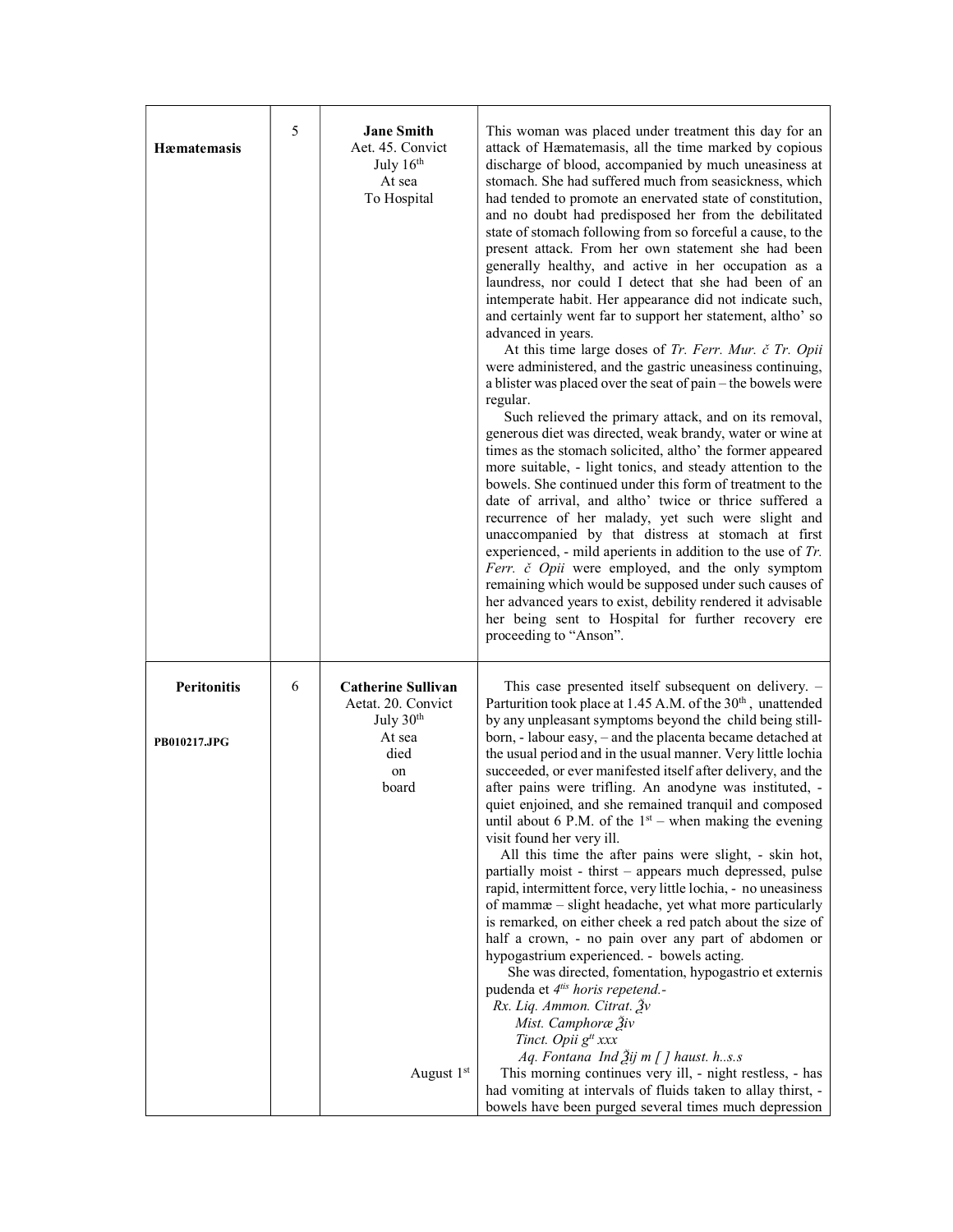| PB010218.JPG                                                     |   | Vespere<br>8 P.M.                                                                           | & apparently suffering altho' examination can detect no<br>pain of abdomen or over hypogastrium. - no lochia, or<br>after-pains experienced, the skin is not so hot as last<br>evening, but the vomiting is frequent - bowels much<br>purged, tongue white and moist, - pulse soft, not very full,<br>compressible, rapid, - is very restless $\&$ continually asking<br>for something to drink, which as soon as taken is<br>immediately ejected.<br>At this time a large blister was placed over the scrobic.-<br>cordis $\&$ upper part of abdomen – fomentation applied to<br>the hypogastric region and over the pudenda, and the<br>following draught directed every four hours.<br>Rx. Ammon. Subcarb. <sup>gr</sup> xv<br>Aqua Fontana Žij m et adde Tinct. Opii g <sup>tt</sup> x et ft<br>haust institio <sup>a</sup> effervescent. č Acid Citric. $\partial j$ in aqua $\tilde{Z}$ ij<br>solvead<br>Seen thro' the day repeatedly- no amendment. -<br>vomiting recurs at intervals, and the craving for drink<br>intolerant, - blister is producing some irritation, and it is<br>to be hoped may relieve - no uterine action or $pain - no$<br>lochia, - purging has partially ceased, not so frequent -<br>there is present, wandering and slight delirium, with<br>diminution of heat at the extremities, - pulse not so full,<br>but quick $\&$ intermits – countenance shews that peculiar<br>patch of red $-$ no milk in bosoms $-$ the face is moistened<br>with profuse perspiration, - very restless.<br>Cont. Haust. Anod. &c - wine & water.<br>Visited at intervals thro' the night & close watch<br>observed $-$ At 2.45 A.M. her symptoms tho' much of the<br>same character were more aggravated, - breathing had<br>become short $\&$ laborious – heat not generally diffused<br>over the body, - stomach still irritable altho' little more<br>Retentive - extremities cold – strength becoming<br>prostrated, - still the craving for drink, delirium and<br>wandering increased, - jactation of arms, - eyes<br>occasionally fixed. Altogether the symptoms indicate a<br>crisis threatening dissolution, continued with her thro' the<br>night & morning availing myself of all stimulants as for |
|------------------------------------------------------------------|---|---------------------------------------------------------------------------------------------|----------------------------------------------------------------------------------------------------------------------------------------------------------------------------------------------------------------------------------------------------------------------------------------------------------------------------------------------------------------------------------------------------------------------------------------------------------------------------------------------------------------------------------------------------------------------------------------------------------------------------------------------------------------------------------------------------------------------------------------------------------------------------------------------------------------------------------------------------------------------------------------------------------------------------------------------------------------------------------------------------------------------------------------------------------------------------------------------------------------------------------------------------------------------------------------------------------------------------------------------------------------------------------------------------------------------------------------------------------------------------------------------------------------------------------------------------------------------------------------------------------------------------------------------------------------------------------------------------------------------------------------------------------------------------------------------------------------------------------------------------------------------------------------------------------------------------------------------------------------------------------------------------------------------------------------------------------------------------------------------------------------------------------------------------------------------------------------------------------------------------------------------------------------------------------------------------------------------------------|
|                                                                  |   |                                                                                             | as long as deglutition admitted. Latterly such became<br>difficult and incapable of, and she expired at 10.5 A.M.,<br>with a slight struggle on the morning of Aug <sup>t 2nd</sup> .                                                                                                                                                                                                                                                                                                                                                                                                                                                                                                                                                                                                                                                                                                                                                                                                                                                                                                                                                                                                                                                                                                                                                                                                                                                                                                                                                                                                                                                                                                                                                                                                                                                                                                                                                                                                                                                                                                                                                                                                                                            |
| <b>Paralysis</b><br><b>Partialis</b><br>č<br>Linqua <sup>n</sup> | 7 | <b>Susannah New</b><br>Aet. 42. Convict<br>August 25 <sup>th</sup><br>At sea<br>To Hospital | This case presented subsequent on a fall which this female<br>sustained, in descending the starboard water-closet<br>staircase, where from slipping her foot, she suffered a<br>severe contusion on the occiput and back of neck,<br>unaccompanied by concussion. Examination, discovered<br>no fracture, but there was swelling over the parts, and on<br>pressing the cervical spines a peculiar sensation was<br>communicated around the root of tongue & fauces. Much<br>nervous excitement accompanied and she was incapable<br>of speech, beyond that of a stutter or difficult form of<br>stammering, & rendering the words incapable of being<br>understood – sense of tightness about the fauces, and the<br>tongue feels as tho' cracked (such was her explanation)<br>no headache, - pulse full & bounding, bowels acting -<br>previously well -<br>Venesect. ad $\frac{3}{2}$ xxiv – syncope slight.                                                                                                                                                                                                                                                                                                                                                                                                                                                                                                                                                                                                                                                                                                                                                                                                                                                                                                                                                                                                                                                                                                                                                                                                                                                                                                                 |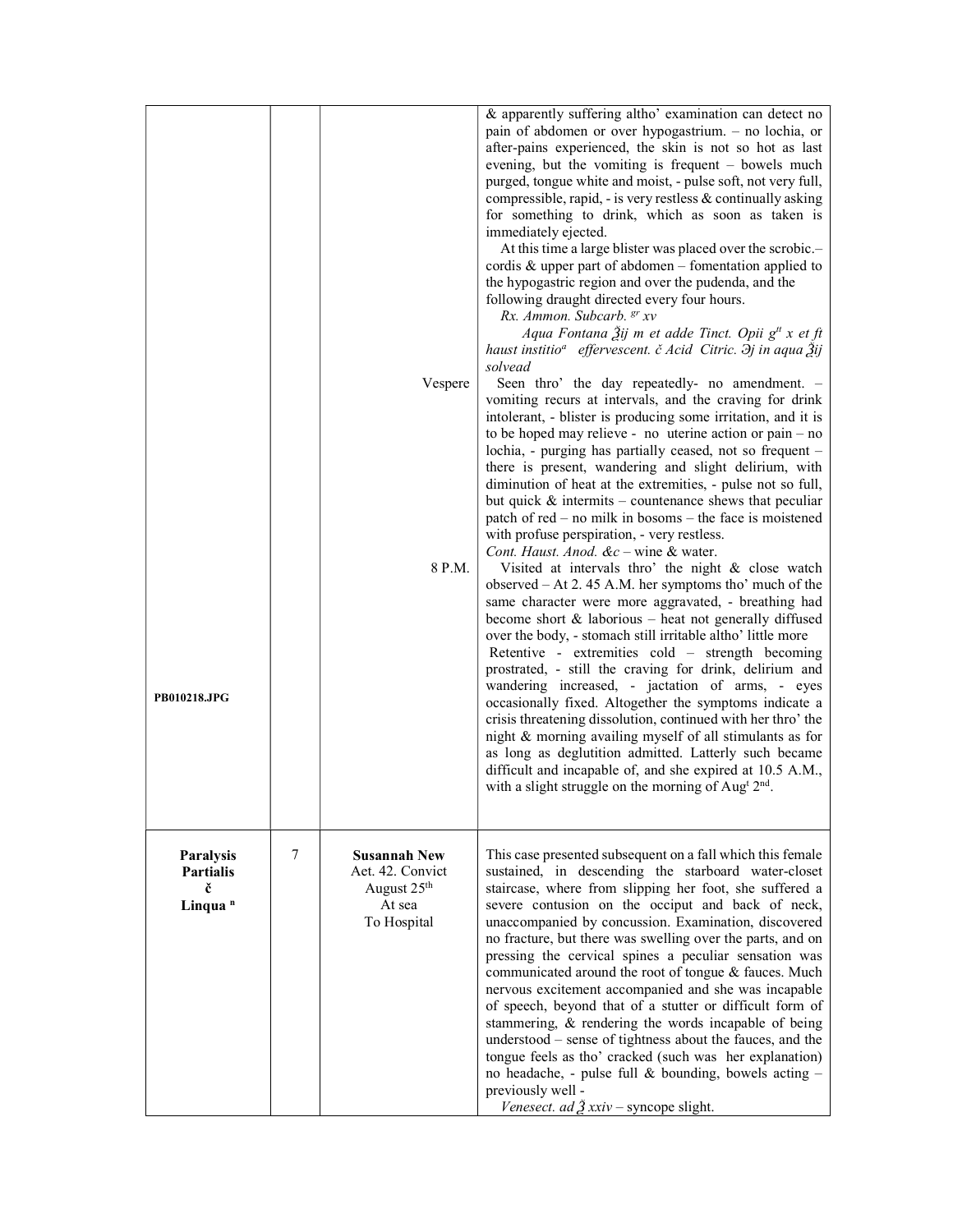|  |                  | Liniment volat, externis faucibus.                                               |
|--|------------------|----------------------------------------------------------------------------------|
|  |                  | Solut. Sulph. Magnes Žiij č                                                      |
|  |                  | Hydrarg. Submur. gr iij in linqua' pro re nata                                   |
|  |                  | Vesp- cannot distinguish having improvement as yet in                            |
|  |                  | respect the character of articulating – bowels acting, - a                       |
|  |                  | sense of lightness of the head is expressed, and she states                      |
|  |                  | herself better – pulse soft $&$ freer                                            |
|  |                  | Emp. Lyttae amplum nuchae capitis et inter scapulas                              |
|  |                  |                                                                                  |
|  |                  | applic                                                                           |
|  |                  | . Pil. Col. Co. g' x h.s.                                                        |
|  | 26 <sup>th</sup> | Blister removed and dressed – feels herself better – speech                      |
|  |                  | much as yesterday, - uneasiness about the tongue & fauces                        |
|  |                  | removed – no headache, - tongue clean – bowels open,                             |
|  |                  | pulse soft.                                                                      |
|  |                  | Curat vesicatory                                                                 |
|  |                  | Cont. Liniment. externis faucibus                                                |
|  |                  | $Vesp - ut$ mane – bowels not open today.                                        |
|  |                  | Continuend: Liniment:                                                            |
|  |                  | Pil: Hydrarg: $g^{r} v - h.s.s$                                                  |
|  |                  | Solut Sulph Magnes. Žiij primo cras mane sumend                                  |
|  | 27 <sup>th</sup> | Much the same this morning, - bowels acting from                                 |
|  |                  | medicine – blister discharging-                                                  |
|  |                  | Curat vesicatory                                                                 |
|  |                  | Continuend: Lin. Vol. extern fauc.                                               |
|  |                  | Vesp- ut mane                                                                    |
|  | 28th             | Much the same, - complaining of a sense of fulness and                           |
|  |                  | distension about stomach, - bowels acting, - blister                             |
|  |                  | discharging, - no other compl.                                                   |
|  |                  | Curat vesicator                                                                  |
|  |                  |                                                                                  |
|  |                  | $Rx$ Tinct. Rhei Co. $\tilde{A}$ iv Aq. Menth Pip. $\tilde{A}$ iv m et ft haust. |
|  |                  | stat. sumend                                                                     |
|  |                  | Cont. Lin. extern. faucebus                                                      |
|  |                  | Vesp. Gastric uneasiness relieved.                                               |
|  |                  | Pil. Hydrarg. g <sup>r</sup> h.s.                                                |
|  | 29 <sup>th</sup> | Slight improvement manifest in the character of speech, -                        |
|  |                  | blister discharging, - bowels acting – no headache – pulse                       |
|  |                  | soft.                                                                            |
|  |                  | Curat vesicatory.                                                                |
|  |                  | Cont. Lin. extern: faucibus                                                      |
|  |                  | Vesp: - ut mane                                                                  |
|  |                  | Pil. Hydrarg. $g^{r} v h.s.s$                                                    |
|  | 30 <sup>th</sup> | Improvement manifests itself still more in the character of                      |
|  |                  | speech, - words are more easily distinguished, altho' still                      |
|  |                  | with difficulty expressed, - no uneasiness of head -                             |
|  |                  | bowels acting, - blister discharging.                                            |
|  |                  | Curat Vesicator.                                                                 |
|  |                  | Cont. Lin. Vol. externa. faucibus.                                               |
|  |                  | $Vesp. - ut$ mane                                                                |
|  |                  | Repet. Pil. Hydrarg. g' v hs.                                                    |
|  | 31 <sup>st</sup> | Discharged to Hospital.                                                          |
|  |                  | Visited since being at Hospital, - blister continued                             |
|  |                  | discharging several days, - occasional aperients instituted,                     |
|  |                  | - the speech recovered its healthy character, and she was                        |
|  |                  |                                                                                  |
|  |                  | removed to "Anson".                                                              |
|  |                  |                                                                                  |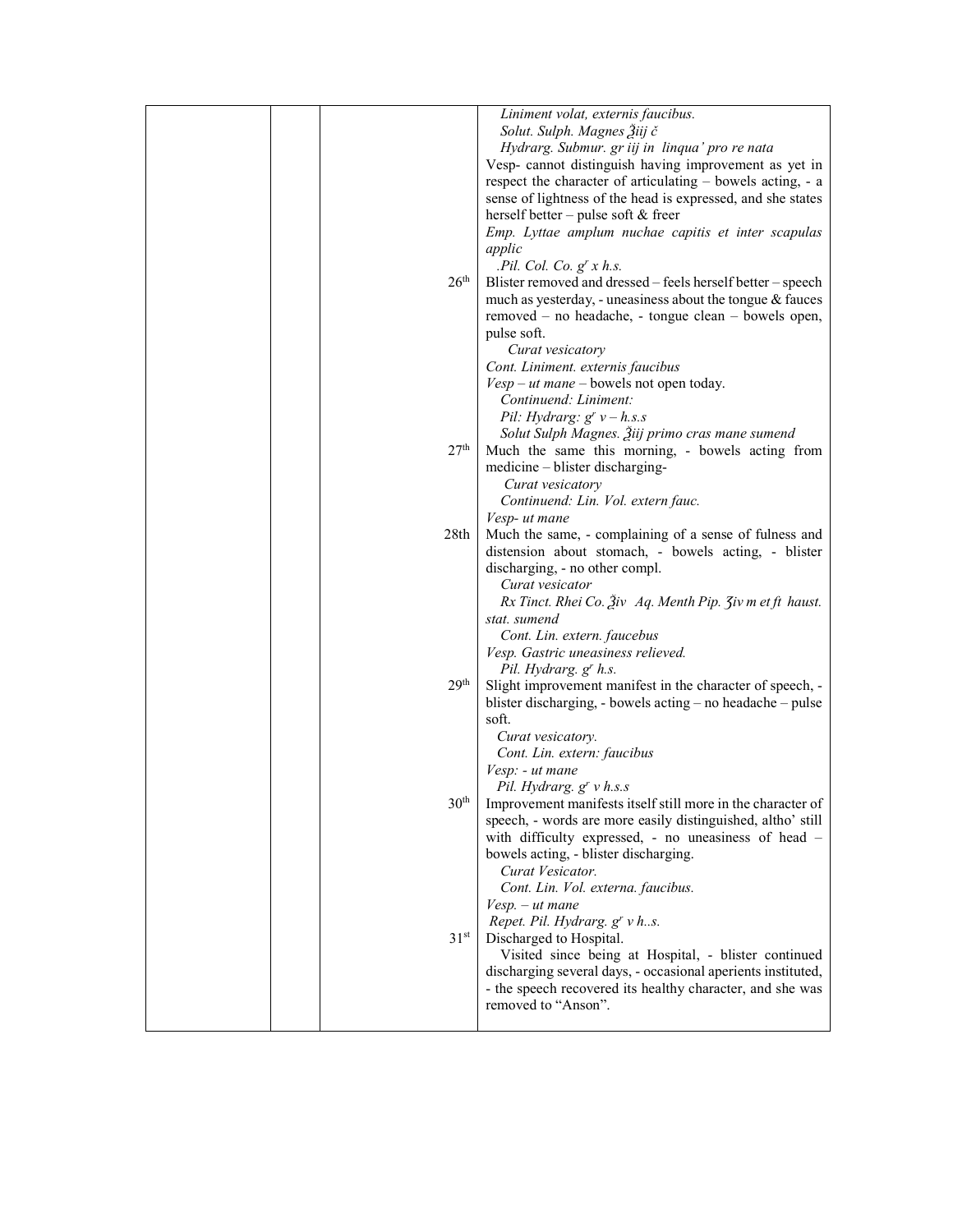## A Nosological Synopsis of the Sick Book kept during the Period of this Journal, in conformity with the 30<sup>th</sup> Article of the Surgeons' Instructions.

|                                                  |                | <b>Numbers</b>        |                         |               |           |           |                                                         |
|--------------------------------------------------|----------------|-----------------------|-------------------------|---------------|-----------|-----------|---------------------------------------------------------|
| <b>Diseases</b><br><b>Nosologically arranged</b> | <b>Total</b>   | Discharged to<br>Duty | Sent to the<br>Hospital | Died on board | Invalided | Remaining | Nos. of such Cases<br>as are detailed in<br>the Journal |
| Pyrexiae                                         |                |                       |                         |               |           |           |                                                         |
| Ord. I. Febres.                                  |                |                       |                         |               |           |           |                                                         |
| Internulleates Quotutiana<br>Tertiana            |                |                       |                         |               |           |           |                                                         |
| Continua Synochus                                |                |                       |                         |               |           |           |                                                         |
| Typhus                                           |                |                       |                         |               |           |           |                                                         |
| Ord. II. Phlegmasiae.                            |                |                       |                         |               |           |           |                                                         |
| Laryngitis                                       | $\overline{2}$ | $\overline{2}$        |                         |               |           |           |                                                         |
| Phlogosis-Peritonitis                            | $\mathbf{1}$   |                       |                         | $\mathbf{1}$  |           |           | 6                                                       |
| Ophthalmitis                                     | $\mathbf{1}$   | $\mathbf{1}$          |                         |               |           |           |                                                         |
| Pneumonia Hepatitis<br>Gastro Enteritis          | 1<br>1         |                       | $\mathbf{1}$<br>1       |               |           |           | $\sqrt{2}$<br>$\overline{\mathcal{L}}$                  |
| Rheumatismus                                     | $\mathbf{1}$   | 1                     |                         |               |           |           |                                                         |
| Cynanche Tons.                                   | $\mathbf{1}$   | $\mathbf{1}$          |                         |               |           |           |                                                         |
| Lumbago                                          | $\mathbf{1}$   | $\mathbf{1}$          |                         |               |           |           |                                                         |
| Pleurodyna                                       | $\mathbf{1}$   | $\mathbf{1}$          |                         |               |           |           |                                                         |
| Varii                                            | 3              | 3                     |                         |               |           |           |                                                         |
|                                                  |                |                       |                         |               |           |           |                                                         |
| Ord. III. Exanthemata.                           |                |                       |                         |               |           |           |                                                         |
| Variola                                          |                |                       |                         |               |           |           |                                                         |
| Rubeola                                          |                |                       |                         |               |           |           |                                                         |
| Erysipelas                                       |                |                       |                         |               |           |           |                                                         |
| Vaccina                                          |                |                       |                         |               |           |           |                                                         |
| Ord. IV. Haemorrhagiae                           |                |                       |                         |               |           |           |                                                         |
| Haemoptysis                                      |                |                       |                         |               |           |           |                                                         |
| Phthisis incipiens                               |                |                       |                         |               |           |           |                                                         |
| Phthisis cosfirmata                              |                |                       |                         |               |           |           |                                                         |
| Hæmatamesis                                      | 2              | $\mathbf{1}$          | 1                       |               |           |           | 5                                                       |
| Ord. V. Profluvia.                               |                |                       |                         |               |           |           |                                                         |
| Catarrhus                                        | $\mathbf{1}$   | $\mathbf{1}$          |                         |               |           |           |                                                         |
| Dysenteria                                       |                |                       |                         |               |           |           |                                                         |
| Neuroses.                                        |                |                       |                         |               |           |           |                                                         |
| Ord. I. Comata.                                  |                |                       |                         |               |           |           |                                                         |
| Apoplexia                                        |                |                       |                         |               |           |           |                                                         |
| Paralysis                                        | $\sqrt{2}$     | $\mathbf{1}$          | $\mathbf{1}$            |               |           |           | $\boldsymbol{7}$                                        |
| Ord. II. Adynamiae.                              |                |                       |                         |               |           |           |                                                         |
| Dyspepsia                                        | $\mathbf{1}$   | $\mathbf{1}$          |                         |               |           |           |                                                         |
| Debilitas                                        | $\,1$<br>6     | $\mathbf{1}$<br>6     |                         |               |           |           |                                                         |
| Cephalagea                                       |                |                       |                         |               |           |           |                                                         |
| Ord. III. Spasmi.                                |                |                       |                         |               |           |           |                                                         |
| Asthma<br>Diarrhoea                              | 37             | 37                    |                         |               |           |           |                                                         |
| Colica                                           | $\mathbf{1}$   | $\mathbf{1}$          |                         |               |           |           |                                                         |
| Hysteria                                         | 4              | 4                     |                         |               |           |           |                                                         |
| Epilesia                                         | 4              | 4                     |                         |               |           |           |                                                         |
|                                                  |                |                       |                         |               |           |           |                                                         |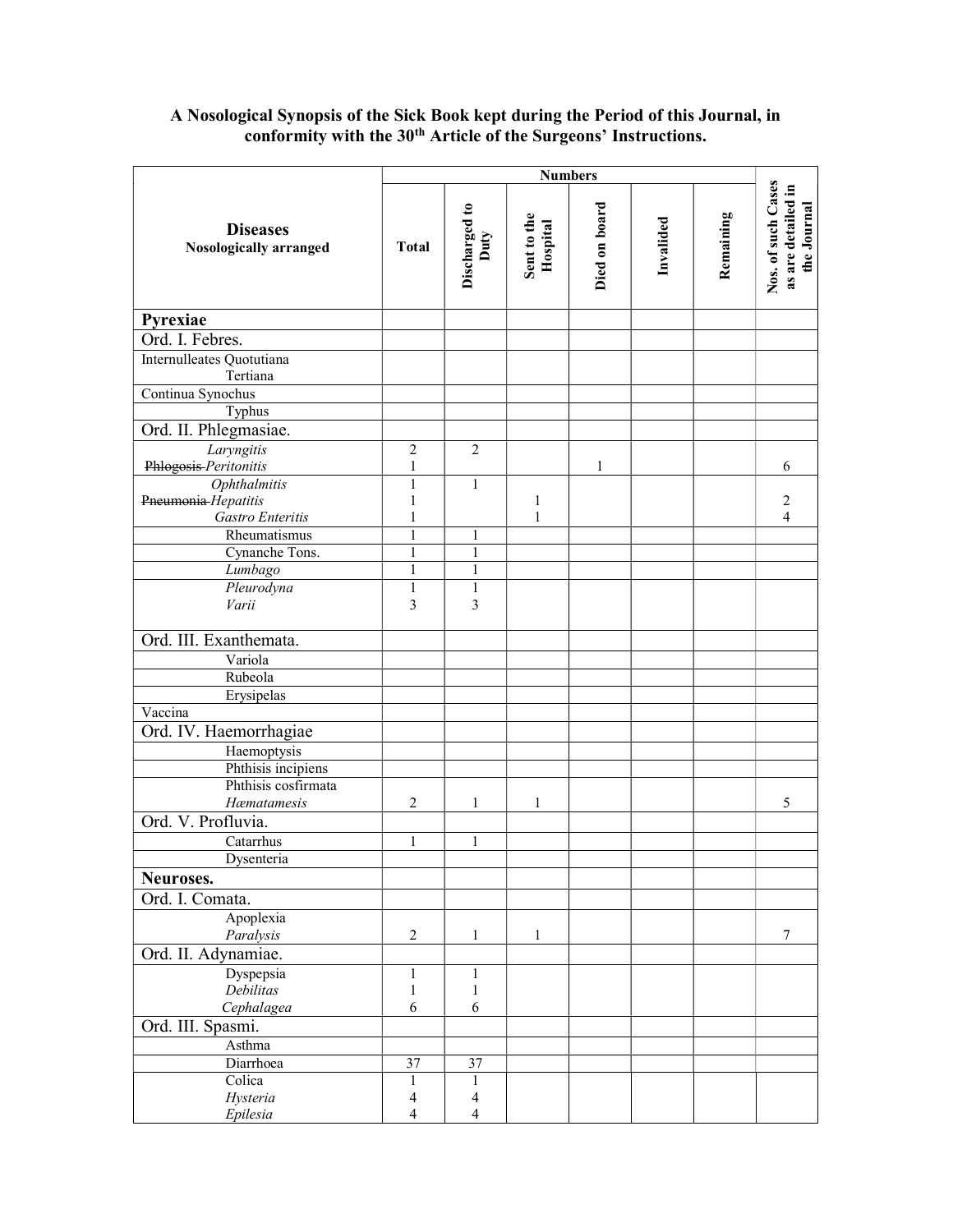| Ord. Iv. Vesaniae.                                                                                         |                |              |              |              |  |   |
|------------------------------------------------------------------------------------------------------------|----------------|--------------|--------------|--------------|--|---|
| Amentia                                                                                                    |                |              |              |              |  |   |
| Mania                                                                                                      | 1              |              | 1            |              |  | 1 |
| Cachexiae.                                                                                                 |                |              |              |              |  |   |
| Ord. I. Marcores.                                                                                          |                |              |              |              |  |   |
| Tabes                                                                                                      |                |              |              |              |  |   |
| Ord. II. Intumescentiae.                                                                                   |                |              |              |              |  |   |
| Anasarca                                                                                                   |                |              |              |              |  |   |
| Ascites                                                                                                    |                |              |              |              |  |   |
| Hydrothorax                                                                                                |                |              |              |              |  |   |
| Ord. III. Impetigines.                                                                                     |                |              |              |              |  |   |
| Syphilis                                                                                                   |                |              |              |              |  |   |
| Scrophula                                                                                                  |                |              |              |              |  |   |
| Icterus                                                                                                    |                |              |              |              |  |   |
| Scorbutus                                                                                                  |                |              |              |              |  |   |
| Locales.                                                                                                   |                |              |              |              |  |   |
| Ord. I. Dysaethesiae.                                                                                      |                |              |              |              |  |   |
| Amaurosis                                                                                                  |                |              |              |              |  |   |
| Ord. II. Dysorexiae.                                                                                       |                |              |              |              |  |   |
| Ord. III. Dyscinesiae.                                                                                     |                |              |              |              |  |   |
| Ord. IV. Apocenoses.                                                                                       |                |              |              |              |  |   |
| Gonorrhoea                                                                                                 |                |              |              |              |  |   |
| Leucorrhœa                                                                                                 | 1              | 1            |              |              |  |   |
| Ord. V. Epischeses                                                                                         |                |              |              |              |  |   |
| Ischuria                                                                                                   |                |              |              |              |  |   |
| Obstipatio                                                                                                 | 4              | 4            |              |              |  |   |
| Dysmenorrhœa                                                                                               | 4              | 4            |              |              |  |   |
| Ord. VI. Tumores.                                                                                          |                |              |              |              |  |   |
| Aneurisma                                                                                                  |                |              |              |              |  |   |
| Abscessas Bursa Genu                                                                                       | 2              | 2            |              |              |  |   |
| Ord. VII. Ectopiae.                                                                                        |                |              |              |              |  |   |
| Hernia                                                                                                     |                |              |              |              |  |   |
| Prolapsus Uteri                                                                                            | $\mathbf{1}$   |              | $\mathbf{1}$ |              |  |   |
| Luxatio                                                                                                    |                |              |              |              |  |   |
| Ord. VIII. Dialyses.                                                                                       |                |              |              |              |  |   |
| Vulnus                                                                                                     | 1              |              | $\mathbf{1}$ |              |  |   |
| Uleus Ustio                                                                                                | $\overline{c}$ | 2            |              |              |  |   |
| Contusis                                                                                                   | $\mathbf{1}$   | $\mathbf{1}$ |              |              |  |   |
| Herpes                                                                                                     | 1              | 1            |              |              |  |   |
| <b>GENERAL TOTAL</b>                                                                                       | 90             | 83           | 6            | $\mathbf{1}$ |  |   |
| NOTE.-Medical Officers are desired particularly to Notice that the Numbers in each Disease and the general |                |              |              |              |  |   |
| Total must not only correspond with the Sick Book, but also with the particulars contained in the several  |                |              |              |              |  |   |
| Nosological Returns for the period.                                                                        |                |              |              |              |  |   |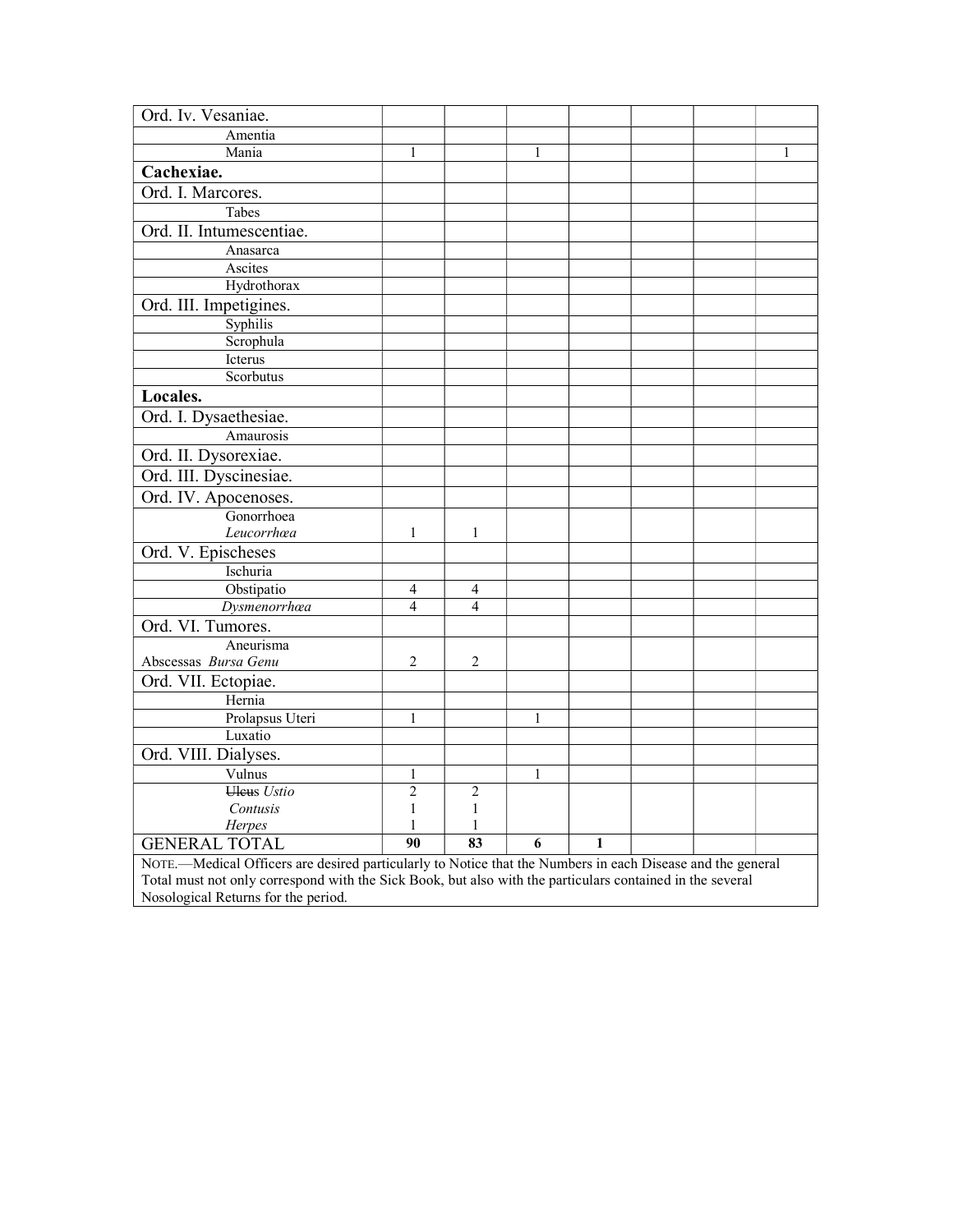#### PB010220.JPG

#### GENERAL REMARKS

Before I proceed to offer any observations which the Nosological Synopsis or Cases noted in Journal may have elicited, I will in the first place in conformity with that clause of note 37 of the Instructions for Surgeons–Superintendents of Convict Ships, offer that statement & relative to the Convicts.

On the 2<sup>nd,</sup> seventy-two, and subsequently on the 4<sup>th</sup> May ninety-eight Female Convicts from Millbank Prison, London were embarked at Woolwich on board the Sea Queen, at either time to all appearance in a healthy condition. Throughout the voyage, with the exception of a diarrhoeal affection that presented about the latter end of July, and one death sequel of childbirth nothing particularly presented itself, and beyond those who from ill health, or to be under medical surveillance for a short period, were discharged to Hospital on arrival (10 in number) – the remainder 63 on of the  $3<sup>rd</sup>$  and 96 female convicts together with 15 Children on the  $4<sup>th</sup>$ September, were disembarked in a healthy condition.

In reference to the Nosological Synopsis, and cases entered in Journal, the Remarks I would offer will but shew a brief recapitulation of those noted in the Nosological Returns for the period of the Voyage, and will be confined to those which from their character in either order are deserving of such.

Altho' from the nature of such a voyage as the present, the sudden and rapid changes to which the body is incidentally exposed, and which we might suppose to iterate more particularly on the female constitution, it will be noticed that its effects were slight and that such was more favourable than might have been expected. The circumstance of leaving England on the approach of a northern summer, would tend to accommodate the individual to the gradual increase of heat approaching the Equatorial region, more so than under an opposite influence, and further, when on quitting the latter our advance to the Southward, the meeting with those winds which from the quarter prevailing (Northerly West<sup>y</sup>) were of temperate character and but seldom marked by boisterous or squally weather, the interval short that did not allow of some few women having air & exercise on deck, such further tended to promote and support a healthy condition amongst them.

In general under any circumstances amongst a number of persons of either sex, we notice the Phlegmasiae present a more varied  $\&$  numerous character,  $\&$  except when, from any particular cause or predisposition, or influence of season say of the exanthemata, profluvia or Spasmi became epidemical, generally so. In the present instance, such applies to us, in reference to the diarrhoeal affection which presented, such tho' not in any instance presenting under irregular features (except two mentioned in Nosological Return) yet from the cause whence it derived itself, such points out forcibly for our attention, the imperative necessity there is of preserving dryness with ventilation on board ship where any number of persons are located, and in convict ships especially where the liberty of the subject is more limited than in other vessels.

Of the few cases which come under notice in the first order presenting diseases, Phlegmoniæ, three of these are noted in Journal, vix – Hepatitis, - Gastro Enteritis;  $\&$ Peritonitis.

Of the first, (Hepatitis) the only peculiar feature marking it throughout was the accompanying diarrhoea, which altho' for a short time it succumbed to the mercurial action, yet recurred as such subsided  $\&$  of its original character. Cretaceous or mildly astringent remedies, inducing abdominal uneasiness & hepatic disturbance, were objectionable; occasional alteratives, mild tonics & more generous diet had no better effect, and as the character of the dejections indicated beyond doubt a morbid secerning action in the hepatic function, it may be inferred that its irritating character on the mucous membrane of the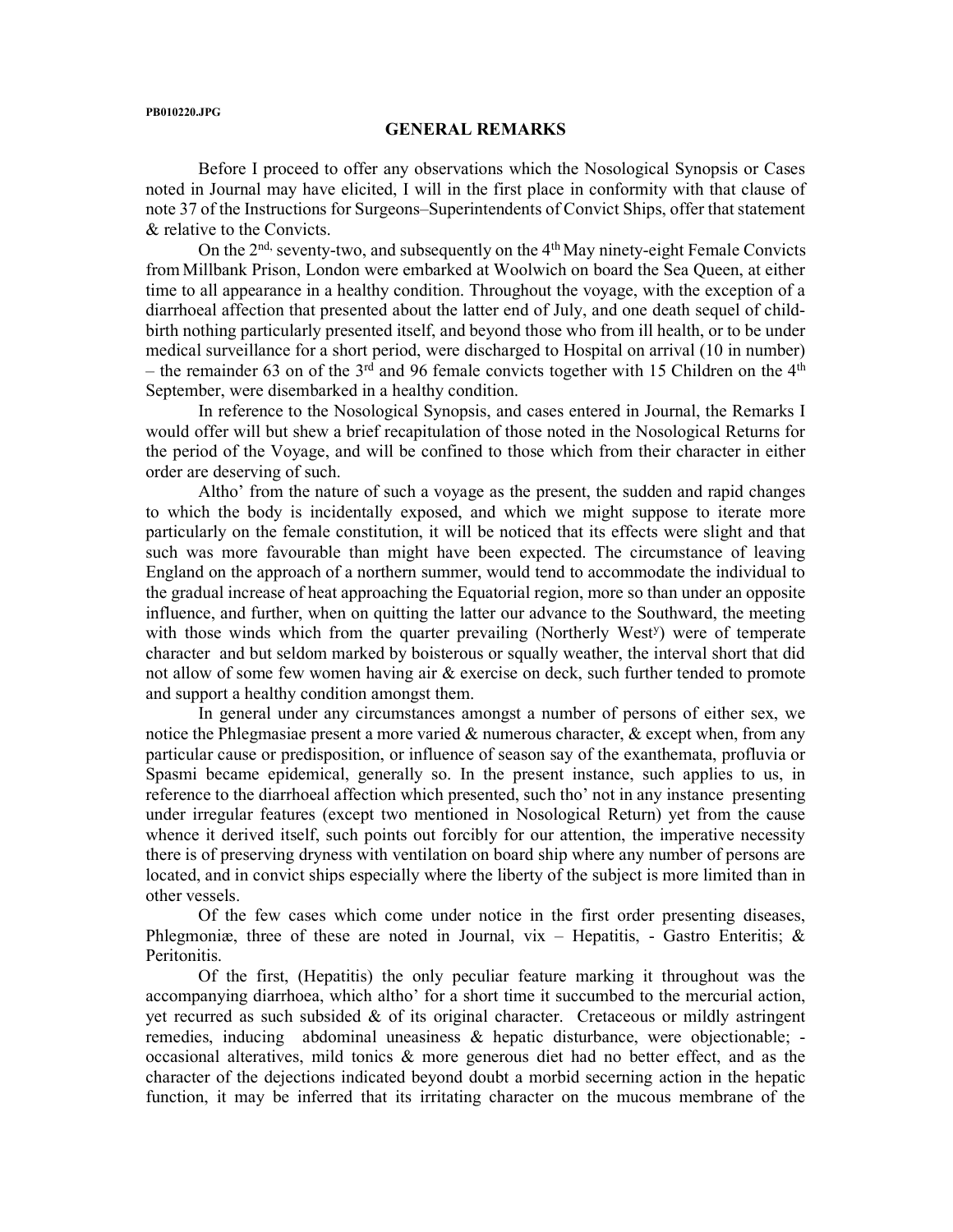intestine, might tend to support this unhealthy peristaltic action, and subsequently in connection with an impaired condition of constitution from previous attacks possibly promote that relaxed condition of the living membrane of the lower gut to produce prolapsus ani. She was removed to Hospital on arrival for further treatment.

The following case Gastro Enteritis was convalescent on arrival, but it was advisable her being discharged to Hospital as her strength required further recruiting ere being removed to "Anson". Its attack was severe  $\&$  protracted  $\&$  the head participated much; its cause I could not clearly assign having previously been in good health, yet was inclined to think that seasickness had predisposed to it, as about a week previous she had suffered from spasms and uneasiness of stomach subsequent on such, altho' relieved by remedies. Altho' nothing particular marked the case in its presentation beyond its severity, it was some time ere the urgency of the symptoms yielded to the treatment instituted for its relief, and never did it appear to justify the employment of venesection. It presented a relapse when previously convalescing, and tho' such was not so severe, yet it was marked by an alarming prostration of strength. In all instances, we generally notice, where the stomach is a principal participating organ in the disease, the debility which follows is proportionate to the severity, with which it has suffered, and cautiously  $&$  carefully, are we under the necessity of pursuing those remedial measures to the recovery of its healthy reaction, so liable are such to relapse. She has since recovered her usual health & removed to "Anson".

The case of Peritonitis, it will be noticed presented subsequent to delivery, in which the stomach appeared principally to suffer. There was no reason from the character of the "labour" to have apprehended such alarming and fatal symptoms as subsequently supervened. A peculiar feature to this case is the previous paralytic affection which presented on the 1<sup>st</sup> July, attacking partially the left arm, and slightly the left leg, noticed in the Nosological Returns, of which she recovered. She had been subject to Epilepsia, one attack of which she suffered after embarkation. During her pregnancy every care and attention was observed with her as she advanced to the period of her accouchement; - she was very nervous, and alarmed at the slightest cause. The child we notice was still-born, altho' no difficulty or outward symptom presented in parturition. The paralytic affection was partial, and the head did not evidence any disturbance. Blisters to the part affected, aided by purgatives, relieved it entirely, and it was viewed as an instance occasionally met with, arising as the effect of some irregular pressure of the gravid uterus. All however were mark subsequent to delivery, the lochial suppression – the brief & trifling reaction of the uterus, are we to infer that the paralytic affection however apparently partial had proved fatal to the infant, and influenced the uterine action? If so, may we seek for a cause that the stomach should have so particularly suffered, by viewing it as sympathetic, and as an effort of nature to excite the sluggish nature of the uterus, thereby to promote those discharges which would tend to recover its former healthy action - Such discharge never manifested itself – the uterine action continued dormant and the violent action of the stomach never sensibly succumbed under the remedies employed.

Of the next Ord. Hæmorrhagia, one case of Hæmatamesis is noted in Journal. Altho' these cases on board ship generally present after a continuance on salt provisions, and as symptomatic of some scorbutic taint in the system, yet in this instance, I think it was to be attributed as the effect of sea-sickness, of which she had suffered severely. Such a cause, more especially of a woman of her advanced years, and who tho' not in health, yet of enervated constitution, would be expected to operate severely, and such it was on presentation. The treatment pursued tho' relieving the urgent features at the onset, did not entirely remove it, as twice or thrice, recurrence, tho' of slighter feature, presented. Still the remedies instituted controlled it, and generous diet, light tonics, & attention to the bowels were essentially useful, debility alone remaining, which on arrival rendered it advisable in a woman of her years, removal to Hospital for a short period to recovery. I have generally in all the cases that have